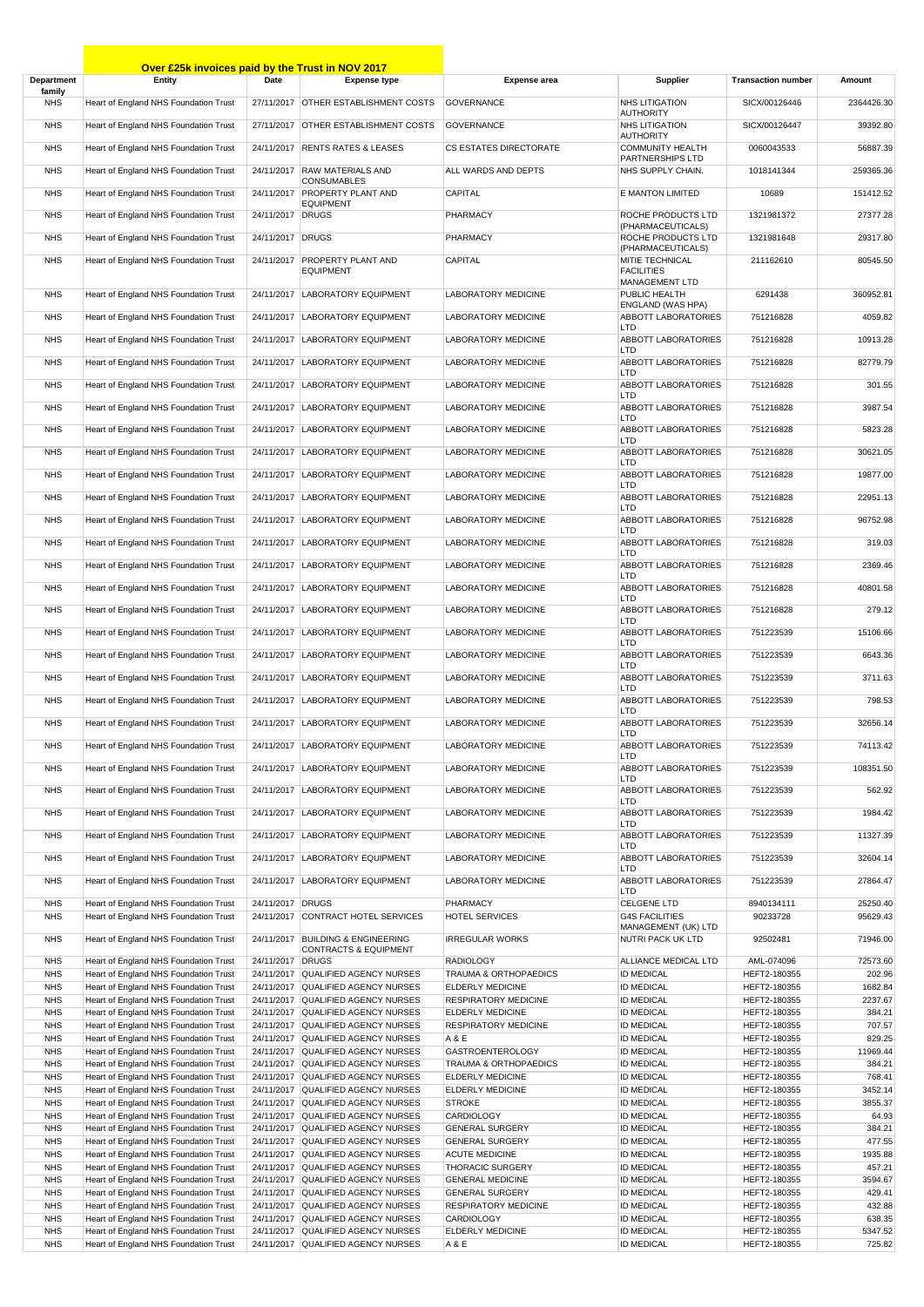| <b>NHS</b>               | Heart of England NHS Foundation Trust                                          |                      | 24/11/2017 QUALIFIED AGENCY NURSES                                       | <b>DISCHARGE</b>                            | <b>ID MEDICAL</b>                                                       | HEFT2-180355                   | 817.08           |
|--------------------------|--------------------------------------------------------------------------------|----------------------|--------------------------------------------------------------------------|---------------------------------------------|-------------------------------------------------------------------------|--------------------------------|------------------|
| <b>NHS</b>               | Heart of England NHS Foundation Trust                                          | 24/11/2017           | QUALIFIED AGENCY NURSES                                                  | ENT                                         | <b>ID MEDICAL</b>                                                       | HEFT2-180355                   | 854.94           |
| <b>NHS</b>               | Heart of England NHS Foundation Trust                                          | 24/11/2017           | PURCHASE OF HEALTHCARE<br>SERVICES NHS                                   | CLIN HAEM / ONCOLOGY                        | UNIVERSITY HOSPITAL<br><b>BIRMINGHAM NHS</b><br><b>FOUNDATION TRUST</b> | OP/T049586                     | 37255.00         |
| <b>NHS</b>               | Heart of England NHS Foundation Trust                                          |                      | 24/11/2017 EXTERNAL CONSULTANCY                                          | <b>INFECTIOUS DISEASES</b>                  | UNIVERSITY HOSPITAL<br><b>BIRMINGHAM NHS</b><br><b>FOUNDATION TRUST</b> | OP/T054058                     | 29503.50         |
| <b>NHS</b>               | Heart of England NHS Foundation Trust                                          |                      | 24/11/2017 NON HEALTHCARE SERVICES<br>RECEIVED FROM NHS BODIES           | <b>WORKFORCE</b>                            | UNIVERSITY HOSPITAL<br><b>BIRMINGHAM NHS</b>                            | OP/T062991                     | 40992.00         |
| <b>NHS</b>               | Heart of England NHS Foundation Trust                                          |                      | 24/11/2017 EXTERNAL CONSULTANCY                                          | <b>INFECTIOUS DISEASES</b>                  | <b>FOUNDATION TRUST</b><br>UNIVERSITY HOSPITAL<br><b>BIRMINGHAM NHS</b> | OP/T071538                     | 29846.00         |
| <b>NHS</b>               | Heart of England NHS Foundation Trust                                          |                      | 24/11/2017 PRINTING STATIONERY &                                         | ICT                                         | <b>FOUNDATION TRUST</b><br><b>CDW LIMITED</b>                           | PSINV02006691                  | 928302.01        |
| <b>NHS</b>               | Heart of England NHS Foundation Trust                                          |                      | POSTAGE<br>21/11/2017 OTHER CREDITORS CURRENT                            | <b>BALANCE SHEET</b>                        | CHILDCARE VOUCHERS                                                      | IN161303371                    | 69699.67         |
|                          |                                                                                |                      |                                                                          |                                             | LTD                                                                     |                                |                  |
| <b>NHS</b>               | Heart of England NHS Foundation Trust                                          | 20/11/2017 TRAINING  |                                                                          | L&D                                         | HM REVENUE AND<br><b>CUSTOMS -</b><br><b>CUMBERNAULD</b>                | 068PD000020231707/<br>20.11.17 | 145111.00        |
| <b>NHS</b>               | Heart of England NHS Foundation Trust                                          |                      | 20/11/2017 OTHER CREDITORS CURRENT                                       | <b>BALANCE SHEET</b>                        | HM REVENUE AND<br><b>CUSTOMS -</b><br><b>CUMBERNAULD</b>                | 068PD000020231707/<br>20.11.17 | 9367498.74       |
| <b>NHS</b>               | Heart of England NHS Foundation Trust                                          |                      | 17/11/2017 OTHER MISCELLANEOUS                                           | <b>DIABETES</b>                             | MEDICAL IMAGING UK<br>LTD                                               | 0000001410                     | 49693.99         |
| <b>NHS</b>               | Heart of England NHS Foundation Trust                                          | 17/11/2017 UTILITIES |                                                                          | TRUST ENERGY & UTILITIES                    | <b>EDF ENERGY</b><br><b>CUSTOMERS PLC (WAS</b><br><b>LONDON ENERGY)</b> | 000003366794                   | 63753.60         |
| <b>NHS</b>               | Heart of England NHS Foundation Trust                                          |                      | 17/11/2017 RENTS RATES & LEASES                                          | CS ESTATES DIRECTORATE                      | <b>COMMUNITY HEALTH</b><br>PARTNERSHIPS LTD                             | 0060032153                     | 56887.39         |
| <b>NHS</b>               | Heart of England NHS Foundation Trust                                          |                      | 17/11/2017 RENTS RATES & LEASES                                          | <b>CS ESTATES DIRECTORATE</b>               | <b>COMMUNITY HEALTH</b><br>PARTNERSHIPS LTD                             | 0060047066                     | 56887.39         |
| <b>NHS</b>               | Heart of England NHS Foundation Trust                                          |                      | 17/11/2017 RAW MATERIALS AND                                             | ALL WARDS AND DEPTS                         | NHS SUPPLY CHAIN.                                                       | 1018134296                     | 260061.17        |
| <b>NHS</b>               | Heart of England NHS Foundation Trust                                          |                      | <b>CONSUMABLES</b><br>17/11/2017 OTHER MISCELLANEOUS                     | <b>RADIOLOGY</b>                            | <b>MEDICA REPORTING</b>                                                 | 10625/1                        | 86379.94         |
| <b>NHS</b>               | Heart of England NHS Foundation Trust                                          |                      | 17/11/2017 PROPERTY PLANT AND                                            | CAPITAL                                     | LIMITED<br>E MANTON LIMITED                                             | 10706                          | 40736.94         |
| <b>NHS</b>               | Heart of England NHS Foundation Trust                                          |                      | <b>EQUIPMENT</b><br>17/11/2017 PROPERTY PLANT AND                        | CAPITAL                                     | E MANTON LIMITED                                                        | 10706                          | 91078.20         |
| <b>NHS</b>               | Heart of England NHS Foundation Trust                                          |                      | <b>EQUIPMENT</b><br>17/11/2017 AUDITORS REMUNERATION                     | <b>FINANCE</b>                              | DELOITTE (CONSULTING)                                                   | 1111450133                     | 50779.85         |
| <b>NHS</b>               | Heart of England NHS Foundation Trust                                          |                      | 17/11/2017 AUDITORS REMUNERATION                                         | <b>FINANCE</b>                              | LTD<br>DELOITTE (CONSULTING)                                            | 1111450134                     | 50089.02         |
| <b>NHS</b>               | Heart of England NHS Foundation Trust                                          |                      | 17/11/2017 PROPERTY PLANT AND                                            | CAPITAL                                     | LTD<br>R.D. JUKES AND CO LTD                                            | 11545                          | 48619.32         |
| <b>NHS</b>               | Heart of England NHS Foundation Trust                                          |                      | <b>EQUIPMENT</b><br>17/11/2017 JUNIOR MEDICAL                            | LDA MEDICAL TRAINEES                        | ST HELENS AND                                                           | 16770403                       | 160000.00        |
|                          |                                                                                |                      |                                                                          |                                             | KNOWSLEY TEACHING<br><b>HOSPITALS NHS TRUST</b>                         |                                |                  |
| <b>NHS</b>               | Heart of England NHS Foundation Trust                                          | 17/11/2017 MSSE      |                                                                          | <b>RENAL MEDICINE</b>                       | <b>BAXTER HEALTHCARE</b><br>LTD                                         | 17163037                       | 35470.64         |
| <b>NHS</b>               | Heart of England NHS Foundation Trust                                          | 17/11/2017 MSSE      |                                                                          | RENAL MEDICINE                              | <b>BAXTER HEALTHCARE</b><br>LTD                                         | 17164418                       | 37796.38         |
| <b>NHS</b>               | Heart of England NHS Foundation Trust                                          | 17/11/2017 MSSE      |                                                                          | <b>GYNAECOLOGY</b>                          | <b>HOLOGIC UK LTD</b><br>(FORMERLY CYTYC UK<br>LTD)                     | 1775445                        | 40860.00         |
| <b>NHS</b>               | Heart of England NHS Foundation Trust                                          |                      | 17/11/2017 PROPERTY PLANT AND<br><b>EQUIPMENT</b>                        | CAPITAL                                     | <b>HOLOGIC UK LTD</b><br>(FORMERLY CYTYC UK<br>LTD)                     | 1776124                        | 26909.93         |
| <b>NHS</b>               | Heart of England NHS Foundation Trust                                          |                      | 17/11/2017 OTHER TRANSPORT & MOVEABLE FINANCE<br><b>PLANT</b>            |                                             | <b>HALFORDS LTD</b>                                                     | 1800005913                     | 30720.00         |
| <b>NHS</b>               | Heart of England NHS Foundation Trust                                          |                      | 17/11/2017 LABORATORY EQUIPMENT                                          | <b>LABORATORY MEDICINE</b>                  | PUBLIC HEALTH                                                           | 6288068                        | 360952.81        |
| <b>NHS</b>               | Heart of England NHS Foundation Trust                                          |                      | 17/11/2017 LABORATORY EQUIPMENT                                          | LABORATORY MEDICINE                         | ENGLAND (WAS HPA)<br>ABBOTT LABORATORIES<br>LTD                         | 855208351                      | 64249.20         |
| <b>NHS</b>               | Heart of England NHS Foundation Trust                                          | 17/11/2017           | <b>PROPERTY PLANT AND</b><br><b>EQUIPMENT</b>                            | CAPITAL                                     | <b>KCOM GROUP PUBLIC</b><br><b>LIMITED COMPANY T/A</b><br>AFFINITI      | 89196                          | 133500.00        |
| <b>NHS</b>               | Heart of England NHS Foundation Trust                                          |                      | 17/11/2017 PROPERTY PLANT AND<br><b>EQUIPMENT</b>                        | CAPITAL                                     | NHS SUPPLY CHAIN.                                                       | 9058000855                     | 61919.99         |
| <b>NHS</b>               | Heart of England NHS Foundation Trust                                          | 17/11/2017           | PROPERTY PLANT AND                                                       | CAPITAL                                     | NHS SUPPLY CHAIN.                                                       | 9058000927                     | 77942.34         |
| <b>NHS</b>               | Heart of England NHS Foundation Trust                                          | 17/11/2017           | <b>EQUIPMENT</b><br><b>PROPERTY PLANT AND</b><br><b>EQUIPMENT</b>        | CAPITAL                                     | NHS SUPPLY CHAIN.                                                       | 9058000996                     | 100800.00        |
| <b>NHS</b>               | Heart of England NHS Foundation Trust                                          | 17/11/2017 DRUGS     |                                                                          | PHARMACY                                    | JANSSEN-CILAG LIMITED                                                   | 930338528                      | 26655.80         |
| <b>NHS</b>               | Heart of England NHS Foundation Trust                                          | 17/11/2017 DRUGS     |                                                                          | PHARMACY                                    | JANSSEN-CILAG LIMITED                                                   | 930342894                      | 26047.88         |
| <b>NHS</b><br><b>NHS</b> | Heart of England NHS Foundation Trust<br>Heart of England NHS Foundation Trust | 17/11/2017           | 17/11/2017 QUALIFIED AGENCY NURSES<br>QUALIFIED AGENCY NURSES            | <b>DIABETES</b><br>ENT                      | <b>ID MEDICAL</b><br><b>ID MEDICAL</b>                                  | HEFT2-179706<br>HEFT2-179706   | 384.21<br>432.88 |
| <b>NHS</b>               | Heart of England NHS Foundation Trust                                          |                      | 17/11/2017 QUALIFIED AGENCY NURSES                                       | A & E                                       | <b>ID MEDICAL</b>                                                       | HEFT2-179706                   | 497.77           |
| <b>NHS</b>               | Heart of England NHS Foundation Trust                                          |                      | 17/11/2017 QUALIFIED AGENCY NURSES                                       | ELDERLY MEDICINE                            | <b>ID MEDICAL</b>                                                       | HEFT2-179706                   | 5582.95          |
| <b>NHS</b>               | Heart of England NHS Foundation Trust                                          |                      | 17/11/2017 QUALIFIED AGENCY NURSES                                       | <b>ELDERLY MEDICINE</b>                     | <b>ID MEDICAL</b>                                                       | HEFT2-179706                   | 1557.77          |
| <b>NHS</b>               | Heart of England NHS Foundation Trust                                          |                      | 17/11/2017 QUALIFIED AGENCY NURSES                                       | <b>RADIOLOGY</b>                            | <b>ID MEDICAL</b>                                                       | HEFT2-179706                   | 2182.94          |
| <b>NHS</b>               | Heart of England NHS Foundation Trust                                          |                      | 17/11/2017 QUALIFIED AGENCY NURSES                                       | <b>GENERAL MEDICINE</b>                     | <b>ID MEDICAL</b>                                                       | HEFT2-179706                   | 788.69           |
| <b>NHS</b>               | Heart of England NHS Foundation Trust                                          |                      | 17/11/2017 QUALIFIED AGENCY NURSES                                       | <b>THORACIC SURGERY</b>                     | <b>ID MEDICAL</b>                                                       | HEFT2-179706                   | 2460.71          |
| <b>NHS</b>               | Heart of England NHS Foundation Trust                                          |                      | 17/11/2017 QUALIFIED AGENCY NURSES                                       | <b>TRAUMA &amp; ORTHOPAEDICS</b>            | <b>ID MEDICAL</b>                                                       | HEFT2-179706                   | 1682.84          |
| <b>NHS</b>               | Heart of England NHS Foundation Trust                                          |                      | 17/11/2017 QUALIFIED AGENCY NURSES                                       | <b>STROKE</b>                               | <b>ID MEDICAL</b>                                                       | HEFT2-179706                   | 6294.45          |
| <b>NHS</b>               | Heart of England NHS Foundation Trust                                          |                      | 17/11/2017 QUALIFIED AGENCY NURSES                                       | <b>GENERAL SURGERY</b>                      | <b>ID MEDICAL</b>                                                       | HEFT2-179706                   | 216.42           |
| <b>NHS</b>               | Heart of England NHS Foundation Trust                                          |                      | 17/11/2017 QUALIFIED AGENCY NURSES                                       | A & E                                       | <b>ID MEDICAL</b>                                                       | HEFT2-179706                   | 841.42           |
| <b>NHS</b>               | Heart of England NHS Foundation Trust                                          |                      | 17/11/2017 QUALIFIED AGENCY NURSES                                       | <b>GENERAL MEDICINE</b>                     | <b>ID MEDICAL</b>                                                       | HEFT2-179706                   | 1177.12          |
| <b>NHS</b>               | Heart of England NHS Foundation Trust                                          |                      | 17/11/2017 QUALIFIED AGENCY NURSES                                       | <b>GASTROENTEROLOGY</b>                     | <b>ID MEDICAL</b>                                                       | HEFT2-179706                   | 9790.18          |
| <b>NHS</b>               | Heart of England NHS Foundation Trust                                          |                      | 17/11/2017 QUALIFIED AGENCY NURSES                                       | <b>GENERAL MEDICINE</b>                     | <b>ID MEDICAL</b>                                                       | HEFT2-179706                   | 311.20           |
| <b>NHS</b>               | Heart of England NHS Foundation Trust                                          |                      | 17/11/2017 QUALIFIED AGENCY NURSES                                       | <b>RESPIRATORY MEDICINE</b>                 | <b>ID MEDICAL</b>                                                       | HEFT2-179706                   | 384.21           |
| <b>NHS</b><br><b>NHS</b> | Heart of England NHS Foundation Trust<br>Heart of England NHS Foundation Trust |                      | 17/11/2017 QUALIFIED AGENCY NURSES<br>17/11/2017 QUALIFIED AGENCY NURSES | <b>ELDERLY MEDICINE</b><br>ELDERLY MEDICINE | <b>ID MEDICAL</b><br><b>ID MEDICAL</b>                                  | HEFT2-179706                   | 384.21<br>311.20 |
| <b>NHS</b>               | Heart of England NHS Foundation Trust                                          |                      | 17/11/2017 QUALIFIED AGENCY NURSES                                       | <b>RESPIRATORY MEDICINE</b>                 | <b>ID MEDICAL</b>                                                       | HEFT2-179706<br>HEFT2-179706   | 384.21           |
| <b>NHS</b>               | Heart of England NHS Foundation Trust                                          |                      | 17/11/2017 QUALIFIED AGENCY NURSES                                       | <b>ACUTE MEDICINE</b>                       | <b>ID MEDICAL</b>                                                       | HEFT2-179706                   | 2696.42          |
| <b>NHS</b>               | Heart of England NHS Foundation Trust                                          |                      | 17/11/2017 FURNITURE OFFICE & COMPUTER NURSING<br><b>EQUIPMENT</b>       |                                             | ALLOCATE SOFTWARE<br><b>PLC</b>                                         | <b>INAL13099</b>               | 25444.80         |
| <b>NHS</b>               | Heart of England NHS Foundation Trust                                          |                      | 17/11/2017 PROPERTY PLANT AND<br><b>EQUIPMENT</b>                        | CAPITAL                                     | <b>HOBART UK</b>                                                        | OP/I570536                     | 44022.48         |
| <b>NHS</b>               | Heart of England NHS Foundation Trust                                          | 17/11/2017           | PRINTING STATIONERY &<br>POSTAGE                                         | <b>NURSING</b>                              | <b>SCC LTD</b>                                                          | OP/M351456                     | 36900.00         |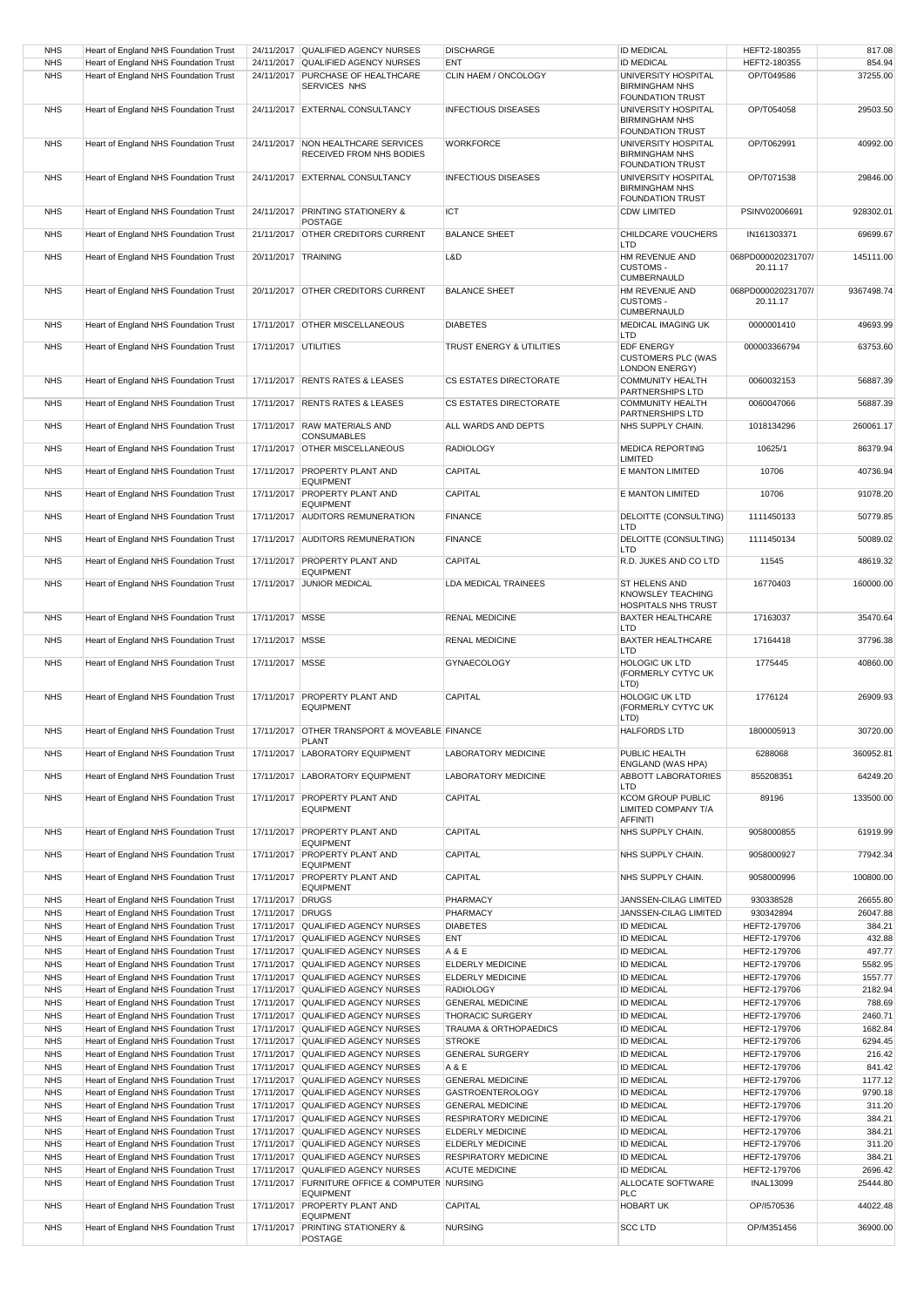| <b>NHS</b>               | Heart of England NHS Foundation Trust                                          |                                      | 17/11/2017 RADIOLOGY                               | <b>RADIOLOGY</b>          | MODULECO<br><b>HEALTHCARE LTD</b>                                     | SIN000926              | 38467.21             |
|--------------------------|--------------------------------------------------------------------------------|--------------------------------------|----------------------------------------------------|---------------------------|-----------------------------------------------------------------------|------------------------|----------------------|
| <b>NHS</b>               | Heart of England NHS Foundation Trust                                          | 17/11/2017 DRUGS                     |                                                    | PHARMACY                  | ALLOGA UK LTD (WAS                                                    | SIN10209820            | 27000.00             |
| <b>NHS</b>               | Heart of England NHS Foundation Trust                                          |                                      | 10/11/2017 RENTS RATES & LEASES                    | CS ESTATES DIRECTORATE    | UNIDRUG)<br><b>COMMUNITY HEALTH</b>                                   | 0060032147             | 56887.39             |
|                          |                                                                                |                                      |                                                    |                           | PARTNERSHIPS LTD                                                      |                        |                      |
| <b>NHS</b>               | Heart of England NHS Foundation Trust                                          |                                      | 10/11/2017 RAW MATERIALS AND<br><b>CONSUMABLES</b> | ALL WARDS AND DEPTS       | NHS SUPPLY CHAIN.                                                     | 1018131911             | 276722.90            |
| <b>NHS</b>               | Heart of England NHS Foundation Trust                                          | 10/11/2017 UTILITIES                 |                                                    | TRUST ENERGY & UTILITIES  | <b>CORONA ENERGY</b>                                                  | 12456547               | 54792.82             |
| <b>NHS</b>               | Heart of England NHS Foundation Trust                                          | 10/11/2017 DRUGS                     |                                                    | PHARMACY                  | RETAIL 4 LIMITED<br>ROCHE PRODUCTS LTD                                | 1321972224             | 27377.28             |
|                          |                                                                                |                                      |                                                    |                           | (PHARMACEUTICALS)                                                     |                        |                      |
| <b>NHS</b>               | Heart of England NHS Foundation Trust                                          | 10/11/2017 DRUGS                     |                                                    | PHARMACY                  | <b>BAYER PLC</b>                                                      | 187485007              | 31464.00             |
| <b>NHS</b><br><b>NHS</b> | Heart of England NHS Foundation Trust<br>Heart of England NHS Foundation Trust | 10/11/2017 DRUGS<br>10/11/2017 DRUGS |                                                    | PHARMACY<br>PHARMACY      | <b>BAYER PLC</b><br><b>BAYER PLC</b>                                  | 187485470<br>187486316 | 26220.00<br>26220.00 |
| <b>NHS</b>               | Heart of England NHS Foundation Trust                                          | 10/11/2017 DRUGS                     |                                                    | PHARMACY                  | <b>BAYER PLC</b>                                                      | 187486536              | 41952.00             |
| <b>NHS</b>               | Heart of England NHS Foundation Trust                                          | 10/11/2017 DRUGS                     |                                                    | PHARMACY                  | <b>BAYER PLC</b>                                                      | 187487466              | 26220.00             |
| <b>NHS</b>               | Heart of England NHS Foundation Trust                                          |                                      | 10/11/2017 PROPERTY PLANT AND                      | CAPITAL                   | WILLIAM GOUGH AND                                                     | 20199                  | 175654.62            |
| <b>NHS</b>               | Heart of England NHS Foundation Trust                                          | 10/11/2017 MSSE                      | <b>EQUIPMENT</b>                                   | CLIN HAEM / ONCOLOGY      | SONS LTD<br>NHS BLOOD AND                                             | 636501                 | 31850.35             |
|                          |                                                                                |                                      |                                                    |                           | TRANSPLANT (NHSBT)                                                    |                        |                      |
| <b>NHS</b>               | Heart of England NHS Foundation Trust                                          | 10/11/2017 MSSE                      |                                                    | LABORATORY MEDICINE       | NHS BLOOD AND<br>TRANSPLANT (NHSBT)                                   | 864590                 | 154612.17            |
| <b>NHS</b>               | Heart of England NHS Foundation Trust                                          | 10/11/2017 MSSE                      |                                                    | LABORATORY MEDICINE       | NHS BLOOD AND                                                         | 864591                 | 52535.42             |
| <b>NHS</b>               | Heart of England NHS Foundation Trust                                          |                                      | 10/11/2017 EXTERNAL GENERAL SERVICE                | CAR PARKING + SECURITY    | TRANSPLANT (NHSBT)<br><b>G4S FACILITIES</b>                           | 90231168               | 147776.41            |
|                          |                                                                                |                                      | <b>CONTRACTS</b>                                   |                           | MANAGEMENT (UK) LTD                                                   |                        |                      |
| <b>NHS</b>               | Heart of England NHS Foundation Trust                                          |                                      | 10/11/2017 PROPERTY PLANT AND<br><b>EQUIPMENT</b>  | CAPITAL                   | NHS SUPPLY CHAIN.                                                     | 9058000852             | 48079.68             |
| <b>NHS</b>               | Heart of England NHS Foundation Trust                                          |                                      | 10/11/2017 PROPERTY PLANT AND<br><b>EQUIPMENT</b>  | <b>CAPITAL</b>            | NHS SUPPLY CHAIN.                                                     | 9058000854             | 47520.00             |
| <b>NHS</b>               | Heart of England NHS Foundation Trust                                          |                                      | 10/11/2017 PROPERTY PLANT AND                      | <b>CAPITAL</b>            | NHS SUPPLY CHAIN.                                                     | 9058000960             | 80400.00             |
| <b>NHS</b>               | Heart of England NHS Foundation Trust                                          |                                      | <b>EQUIPMENT</b><br>10/11/2017 OTHER MISCELLANEOUS | CLINICAL SUPPORT RESEARCH | UNIVERSITY OF                                                         | 91067818               | 59241.24             |
|                          |                                                                                |                                      |                                                    |                           | <b>WARWICK</b>                                                        |                        |                      |
| <b>NHS</b>               | Heart of England NHS Foundation Trust                                          | 10/11/2017 MSSE                      |                                                    | SURGERY MANAGEMENT        | DE LAGE LANDEN<br><b>LEASING LTD</b>                                  | 95611700001665         | 34342.37             |
| <b>NHS</b>               | Heart of England NHS Foundation Trust                                          | 10/11/2017 MSSE                      |                                                    | SURGERY MANAGEMENT        | DE LAGE LANDEN                                                        | 95611700002760         | 34342.37             |
| <b>NHS</b>               | Heart of England NHS Foundation Trust                                          | 10/11/2017 UTILITIES                 |                                                    | TRUST ENERGY & UTILITIES  | <b>LEASING LTD</b><br><b>ENER-G COMBINED</b>                          | BIRM41                 | 301865.81            |
| <b>NHS</b>               | Heart of England NHS Foundation Trust                                          | 10/11/2017 UTILITIES                 |                                                    | TRUST ENERGY & UTILITIES  | <b>POWER</b><br><b>ENER-G COMBINED</b>                                | BIRM41R                | 301853.74            |
|                          |                                                                                |                                      |                                                    |                           | <b>POWER</b>                                                          |                        |                      |
| <b>NHS</b>               | Heart of England NHS Foundation Trust                                          |                                      | 10/11/2017 QUALIFIED AGENCY NURSES                 | <b>THEATRES</b>           | <b>FIRSTPOINT</b><br><b>HEALTHCARE LTD</b>                            | HEFT2-179023           | 336.85               |
| <b>NHS</b>               | Heart of England NHS Foundation Trust                                          |                                      | 10/11/2017 QUALIFIED AGENCY NURSES                 | <b>THEATRES</b>           | <b>FIRSTPOINT</b>                                                     | HEFT2-179023           | 737.47               |
| <b>NHS</b>               | Heart of England NHS Foundation Trust                                          |                                      | 10/11/2017 QUALIFIED AGENCY NURSES                 | <b>THEATRES</b>           | <b>HEALTHCARE LTD</b><br><b>FIRSTPOINT</b>                            | HEFT2-179023           | 4088.63              |
| <b>NHS</b>               |                                                                                |                                      |                                                    | <b>THEATRES</b>           | <b>HEALTHCARE LTD</b><br><b>FIRSTPOINT</b>                            |                        |                      |
|                          | Heart of England NHS Foundation Trust                                          |                                      | 10/11/2017 QUALIFIED AGENCY NURSES                 |                           | <b>HEALTHCARE LTD</b>                                                 | HEFT2-179023           | 11567.50             |
| <b>NHS</b>               | Heart of England NHS Foundation Trust                                          |                                      | 10/11/2017 QUALIFIED AGENCY NURSES                 | <b>STROKE</b>             | <b>FIRSTPOINT</b><br><b>HEALTHCARE LTD</b>                            | HEFT2-179023           | 263.80               |
| <b>NHS</b>               | Heart of England NHS Foundation Trust                                          |                                      | 10/11/2017 QUALIFIED AGENCY NURSES                 | <b>GASTROENTEROLOGY</b>   | <b>FIRSTPOINT</b>                                                     | HEFT2-179023           | 783.90               |
| <b>NHS</b>               | Heart of England NHS Foundation Trust                                          |                                      | 10/11/2017 QUALIFIED AGENCY NURSES                 | <b>THEATRES</b>           | <b>HEALTHCARE LTD</b><br><b>FIRSTPOINT</b>                            | HEFT2-179023           | 711.13               |
| <b>NHS</b>               | Heart of England NHS Foundation Trust                                          |                                      | 10/11/2017 QUALIFIED AGENCY NURSES                 | THORACIC SURGERY          | HEALTHCARE LTD<br><b>FIRSTPOINT</b>                                   | HEFT2-179023           | 1120.16              |
|                          |                                                                                |                                      |                                                    |                           | <b>HEALTHCARE LTD</b>                                                 |                        |                      |
| <b>NHS</b>               | Heart of England NHS Foundation Trust                                          |                                      | 10/11/2017 QUALIFIED AGENCY NURSES                 | <b>THEATRES</b>           | <b>FIRSTPOINT</b><br><b>HEALTHCARE LTD</b>                            | HEFT2-179023           | 1244.48              |
| <b>NHS</b>               | Heart of England NHS Foundation Trust                                          |                                      | 10/11/2017 QUALIFIED AGENCY NURSES                 | <b>THEATRES</b>           | <b>FIRSTPOINT</b><br><b>HEALTHCARE LTD</b>                            | HEFT2-179023           | 7067.31              |
| <b>NHS</b>               | Heart of England NHS Foundation Trust                                          |                                      | 10/11/2017 QUALIFIED AGENCY NURSES                 | <b>THERAPIES</b>          | <b>FIRSTPOINT</b>                                                     | HEFT2-179023           | 381.90               |
| <b>NHS</b>               | Heart of England NHS Foundation Trust                                          |                                      | 10/11/2017 QUALIFIED AGENCY NURSES                 | ELDERLY MEDICINE          | HEALTHCARE LTD<br><b>FIRSTPOINT</b>                                   | HEFT2-179023           | 396.37               |
|                          |                                                                                |                                      |                                                    |                           | <b>HEALTHCARE LTD</b>                                                 |                        |                      |
| <b>NHS</b>               | Heart of England NHS Foundation Trust                                          |                                      | 10/11/2017 QUALIFIED AGENCY NURSES                 | <b>ELDERLY MEDICINE</b>   | <b>FIRSTPOINT</b><br><b>HEALTHCARE LTD</b>                            | HEFT2-179023           | 302.99               |
| <b>NHS</b>               | Heart of England NHS Foundation Trust                                          |                                      | 10/11/2017 QUALIFIED AGENCY NURSES                 | <b>ELDERLY MEDICINE</b>   | <b>FIRSTPOINT</b><br>HEALTHCARE LTD                                   | HEFT2-179023           | 519.41               |
| <b>NHS</b>               | Heart of England NHS Foundation Trust                                          |                                      | 10/11/2017 QUALIFIED AGENCY NURSES                 | <b>THEATRES</b>           | <b>FIRSTPOINT</b>                                                     | HEFT2-179023           | 1232.53              |
| <b>NHS</b>               | Heart of England NHS Foundation Trust                                          |                                      | 10/11/2017 QUALIFIED AGENCY NURSES                 | <b>OBSTETRICS</b>         | <b>HEALTHCARE LTD</b><br><b>FIRSTPOINT</b>                            | HEFT2-179023           | 16332.34             |
|                          |                                                                                |                                      |                                                    |                           | <b>HEALTHCARE LTD</b>                                                 |                        |                      |
| <b>NHS</b>               | Heart of England NHS Foundation Trust                                          |                                      | 10/11/2017 CONTRACT HOTEL SERVICES                 | <b>HOTEL SERVICES</b>     | BERENDSEN UK LTD T/A<br><b>GUARDIAN (WAS THE</b><br>SUNLIGHT SERVICES | SN2742268              | 80920.30             |
|                          |                                                                                |                                      |                                                    |                           | GROUP)                                                                |                        |                      |
| <b>NHS</b>               | Heart of England NHS Foundation Trust                                          |                                      | 10/11/2017 CONTRACT HOTEL SERVICES                 | <b>HOTEL SERVICES</b>     | BERENDSEN UK LTD T/A<br><b>GUARDIAN (WAS THE</b>                      | SN2744313              | 136922.56            |
|                          |                                                                                |                                      |                                                    |                           | SUNLIGHT SERVICES<br>GROUP)                                           |                        |                      |
| <b>NHS</b>               | Heart of England NHS Foundation Trust                                          | 3/11/2017                            | <b>RENTS RATES &amp; LEASES</b>                    | CS ESTATES DIRECTORATE    | COMMUNITY HEALTH                                                      | 0060032159             | 56887.39             |
| <b>NHS</b>               | Heart of England NHS Foundation Trust                                          | 3/11/2017                            | <b>OTHER MISCELLANEOUS</b>                         | <b>RADIOLOGY</b>          | PARTNERSHIPS LTD<br><b>MEDICA REPORTING</b>                           | 10490                  | 80708.62             |
|                          |                                                                                |                                      |                                                    |                           | LIMITED                                                               |                        |                      |
| <b>NHS</b>               | Heart of England NHS Foundation Trust                                          | 3/11/2017                            | PURCHASE OF HEALTH CARE<br><b>SERVICES</b>         | <b>GASTROENTEROLOGY</b>   | VANGUARD<br><b>HEALTHCARE</b>                                         | 12778                  | 127089.60            |
| <b>NHS</b>               | Heart of England NHS Foundation Trust                                          | 3/11/2017                            | <b>DRUGS</b>                                       | PHARMACY                  | SOLUTIONS LIMITED<br>ROCHE PRODUCTS LTD                               | 1321972853             | 28906.86             |
|                          |                                                                                |                                      |                                                    |                           | (PHARMACEUTICALS)                                                     |                        |                      |
| <b>NHS</b>               | Heart of England NHS Foundation Trust                                          | 3/11/2017                            | <b>DRUGS</b>                                       | PHARMACY                  | ROCHE PRODUCTS LTD<br>(PHARMACEUTICALS)                               | 1321977789             | 26880.90             |
| <b>NHS</b>               | Heart of England NHS Foundation Trust                                          | 3/11/2017                            | <b>APPLIANCES &amp; IMPLANTS</b>                   | <b>VASCULAR SURGERY</b>   | COOK (UK) LIMITED                                                     | 17018151               | 30000.00             |
| <b>NHS</b>               | Heart of England NHS Foundation Trust                                          | 3/11/2017                            | <b>APPLIANCES &amp; IMPLANTS</b>                   | VASCULAR SURGERY          | COOK (UK) LIMITED                                                     | 17071666               | 30000.00             |
| <b>NHS</b>               | Heart of England NHS Foundation Trust                                          | 3/11/2017                            | <b>APPLIANCES &amp; IMPLANTS</b>                   | VASCULAR SURGERY          | COOK (UK) LIMITED                                                     | 17071669               | 30000.00             |
| <b>NHS</b>               | Heart of England NHS Foundation Trust                                          | 3/11/2017                            | APPLIANCES & IMPLANTS                              | VASCULAR SURGERY          | COOK (UK) LIMITED                                                     | 17072201               | 54000.00             |
| <b>NHS</b>               | Heart of England NHS Foundation Trust                                          | 3/11/2017                            | APPLIANCES & IMPLANTS                              | <b>VASCULAR SURGERY</b>   | COOK (UK) LIMITED                                                     | 17072202               | 42000.00             |
| <b>NHS</b>               | Heart of England NHS Foundation Trust                                          | 3/11/2017                            | <b>APPLIANCES &amp; IMPLANTS</b>                   | VASCULAR SURGERY          | COOK (UK) LIMITED                                                     | 17072203               | 30000.00             |
| <b>NHS</b>               | Heart of England NHS Foundation Trust                                          | 3/11/2017                            | APPLIANCES & IMPLANTS                              | VASCULAR SURGERY          | COOK (UK) LIMITED                                                     | 17072219               | 54000.00             |
| <b>NHS</b>               | Heart of England NHS Foundation Trust                                          | 3/11/2017                            | APPLIANCES & IMPLANTS                              | VASCULAR SURGERY          | COOK (UK) LIMITED                                                     | 17072262               | 30000.00             |
| <b>NHS</b>               | Heart of England NHS Foundation Trust                                          | 3/11/2017                            | APPLIANCES & IMPLANTS                              | <b>VASCULAR SURGERY</b>   | COOK (UK) LIMITED                                                     | 17076301               | 42000.00             |
| <b>NHS</b>               | Heart of England NHS Foundation Trust                                          | 3/11/2017                            | APPLIANCES & IMPLANTS                              | VASCULAR SURGERY          | COOK (UK) LIMITED                                                     | 17077082               | 42000.00             |
|                          |                                                                                |                                      |                                                    |                           |                                                                       |                        |                      |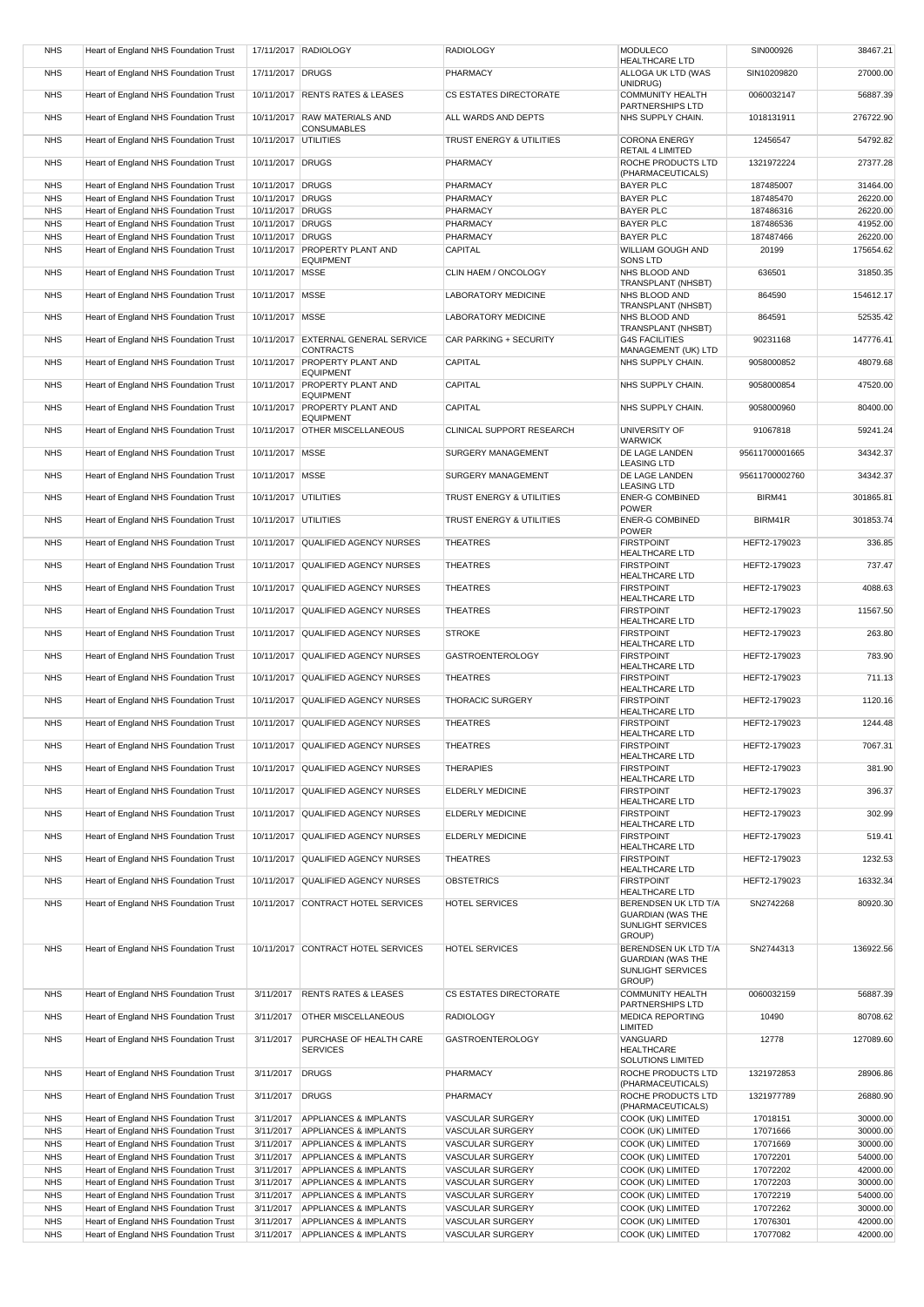| <b>NHS</b> | Heart of England NHS Foundation Trust | 3/11/2017       | <b>SENIOR MEDICAL</b>                                    | <b>DIABETES</b>             | UNIVERSITY OF<br>BIRMINGHAM.               | 200SLA/0000610  | 87125.51   |
|------------|---------------------------------------|-----------------|----------------------------------------------------------|-----------------------------|--------------------------------------------|-----------------|------------|
| <b>NHS</b> | Heart of England NHS Foundation Trust | 3/11/2017       | PURCHASE OF HEALTHCARE<br>SERVICES NHS                   | <b>DIABETES</b>             | <b>UNIVERSITY OF</b><br>BIRMINGHAM.        | 200SLA/0000610  | 8764.71    |
| <b>NHS</b> | Heart of England NHS Foundation Trust | 3/11/2017       | OTHER TRANSPORT & MOVEABLE LABORATORY MEDICINE           |                             | CITY SPRINT UK LTD                         | 2319164         | 32826.36   |
|            |                                       |                 | <b>PLANT</b>                                             |                             |                                            |                 |            |
| <b>NHS</b> | Heart of England NHS Foundation Trust | 3/11/2017       | <b>DRUGS</b>                                             | PHARMACY                    | ITH PHARMA LIMITED                         | 249928          | 27535.27   |
| <b>NHS</b> | Heart of England NHS Foundation Trust | 3/11/2017       | <b>DRUGS</b>                                             | PHARMACY                    | ITH PHARMA LIMITED                         | 253590          | 35890.11   |
| <b>NHS</b> | Heart of England NHS Foundation Trust | 3/11/2017       | <b>PROPERTY PLANT AND</b><br><b>EQUIPMENT</b>            | <b>CAPITAL</b>              | STRYKER UK LTD                             | 27967491/1      | 40876.92   |
| <b>NHS</b> | Heart of England NHS Foundation Trust | 3/11/2017       | PROPERTY PLANT AND<br><b>EQUIPMENT</b>                   | CAPITAL                     | STRYKER UK LTD                             | 27967495/1      | 26137.44   |
| <b>NHS</b> | Heart of England NHS Foundation Trust | 3/11/2017       | PURCHASE OF HEALTHCARE<br>SERVICES NHS                   | A & E                       | XAVIER HEALTHCARE<br>LTD                   | 348             | 49537.83   |
| <b>NHS</b> | Heart of England NHS Foundation Trust | 3/11/2017       | PURCHASE OF HEALTHCARE<br>SERVICES NHS                   | A & E                       | <b>XAVIER HEALTHCARE</b><br>LTD            | 349             | 58424.00   |
| <b>NHS</b> | Heart of England NHS Foundation Trust | 3/11/2017       | FURNITURE OFFICE & COMPUTER DIABETES<br><b>EQUIPMENT</b> |                             | DELL COMPUTER<br><b>CORPORATION LTD</b>    | 7402388188      | 46080.00   |
| <b>NHS</b> | Heart of England NHS Foundation Trust | 3/11/2017       | <b>OTHER MISCELLANEOUS</b>                               | <b>GENERAL SURGERY</b>      | MINISTRY OF DEFENCE                        | 7505475         | 41920.00   |
| <b>NHS</b> | Heart of England NHS Foundation Trust | 3/11/2017       | OTHER GENERAL SUPPLIES &                                 | <b>GENERAL SURGERY</b>      | MINISTRY OF DEFENCE                        | 7505475         | 27478.00   |
|            |                                       |                 | <b>SERVICES</b>                                          |                             |                                            |                 |            |
| <b>NHS</b> | Heart of England NHS Foundation Trust | 3/11/2017       | <b>LABORATORY EQUIPMENT</b>                              | LABORATORY MEDICINE         | ABBOTT LABORATORIES<br>LTD                 | 751224410       | 1540.99    |
| <b>NHS</b> | Heart of England NHS Foundation Trust | 3/11/2017       | <b>MSSE</b>                                              | LABORATORY MEDICINE         | ABBOTT LABORATORIES<br>LTD                 | 751224410       | 2027.31    |
| <b>NHS</b> | Heart of England NHS Foundation Trust | 3/11/2017       | <b>LABORATORY EQUIPMENT</b>                              | LABORATORY MEDICINE         | ABBOTT LABORATORIES<br>LTD                 | 751224410       | 6965.43    |
| <b>NHS</b> | Heart of England NHS Foundation Trust | 3/11/2017       | <b>LABORATORY EQUIPMENT</b>                              | LABORATORY MEDICINE         | <b>ABBOTT LABORATORIES</b><br>LTD          | 751224410       | 17588.95   |
| <b>NHS</b> | Heart of England NHS Foundation Trust | 3/11/2017       | <b>LABORATORY EQUIPMENT</b>                              | <b>LABORATORY MEDICINE</b>  | ABBOTT LABORATORIES                        | 751224410       | 132792.08  |
| <b>NHS</b> | Heart of England NHS Foundation Trust | 3/11/2017       | <b>LABORATORY EQUIPMENT</b>                              | <b>LABORATORY MEDICINE</b>  | LTD<br>ABBOTT LABORATORIES                 | 751224410       | 33638.25   |
| <b>NHS</b> | Heart of England NHS Foundation Trust | 3/11/2017       | <b>DRUGS</b>                                             | PHARMACY                    | LTD<br><b>NOVARTIS</b>                     | 91844470        | 35679.17   |
|            |                                       |                 |                                                          |                             | PHARMACEUTICALS UK<br>LTD                  |                 |            |
| <b>NHS</b> | Heart of England NHS Foundation Trust | 3/11/2017       | <b>DRUGS</b>                                             | PHARMACY                    | <b>NOVARTIS</b><br>PHARMACEUTICALS UK      | 91845109        | 53424.00   |
|            |                                       |                 |                                                          |                             | LTD                                        |                 |            |
| <b>NHS</b> | Heart of England NHS Foundation Trust | 3/11/2017       | <b>DRUGS</b>                                             | PHARMACY                    | <b>NOVARTIS</b><br>PHARMACEUTICALS UK      | 91851113        | 26712.00   |
| <b>NHS</b> | Heart of England NHS Foundation Trust | 3/11/2017       | <b>DRUGS</b>                                             | PHARMACY                    | LTD<br><b>NOVARTIS</b>                     | 91851215        | 42069.55   |
|            |                                       |                 |                                                          |                             | PHARMACEUTICALS UK<br>LTD                  |                 |            |
| <b>NHS</b> | Heart of England NHS Foundation Trust | 3/11/2017       | <b>DRUGS</b>                                             | PHARMACY                    | <b>NOVARTIS</b>                            | 91858188        | 58120.48   |
|            |                                       |                 |                                                          |                             | PHARMACEUTICALS UK<br>LTD                  |                 |            |
| <b>NHS</b> | Heart of England NHS Foundation Trust | 3/11/2017       | <b>DRUGS</b>                                             | PHARMACY                    | <b>NOVARTIS</b><br>PHARMACEUTICALS UK      | 91861731        | 53424.00   |
| <b>NHS</b> | Heart of England NHS Foundation Trust | 3/11/2017       | <b>DRUGS</b>                                             | PHARMACY                    | LTD<br><b>NOVARTIS</b>                     | 91863951        | 26712.00   |
|            |                                       |                 |                                                          |                             | PHARMACEUTICALS UK                         |                 |            |
|            |                                       |                 |                                                          |                             | LTD                                        |                 |            |
| <b>NHS</b> | Heart of England NHS Foundation Trust | 3/11/2017       | <b>DRUGS</b>                                             | PHARMACY                    | <b>NOVARTIS</b><br>PHARMACEUTICALS UK      | 91864642        | 26712.00   |
|            |                                       |                 |                                                          |                             | LTD                                        |                 |            |
| <b>NHS</b> | Heart of England NHS Foundation Trust | 3/11/2017       | <b>DRUGS</b>                                             | PHARMACY                    | <b>NOVARTIS</b><br>PHARMACEUTICALS UK      | 91864752        | 32058.67   |
|            |                                       |                 |                                                          |                             | LTD                                        |                 |            |
| <b>NHS</b> | Heart of England NHS Foundation Trust | 3/11/2017 DRUGS |                                                          | PHARMACY                    | <b>BOOTS UK LIMITED</b>                    | 9224-1800010458 | 1435519.29 |
| <b>NHS</b> | Heart of England NHS Foundation Trust | 3/11/2017       | PURCHASE OF HEALTH CARE                                  | PHARMACY                    | <b>BOOTS UK LIMITED</b>                    | 9224-1800010460 | 56329.14   |
| <b>NHS</b> | Heart of England NHS Foundation Trust | 3/11/2017       | <b>SERVICES</b><br>PURCHASE OF HEALTH CARE               | PHARMACY                    | <b>BOOTS UK LIMITED</b>                    | 9224-1800120119 | 56329.14   |
| <b>NHS</b> | Heart of England NHS Foundation Trust | 3/11/2017       | <b>SERVICES</b><br>EXTERNAL CONSULTANCY                  | <b>FINANCE</b>              | BRAVO SOLUTION UK                          | BUK17V0006955   | 48000.00   |
|            |                                       |                 |                                                          |                             | LTD                                        |                 |            |
| <b>NHS</b> | Heart of England NHS Foundation Trust | 3/11/2017       | QUALIFIED AGENCY NURSES                                  | <b>GENERAL SURGERY</b>      | YOUR WORLD<br>RECRUITMENT LTD              | HEFT2-178298    | 808.96     |
| <b>NHS</b> | Heart of England NHS Foundation Trust | 3/11/2017       | <b>QUALIFIED AGENCY NURSES</b>                           | <b>CARDIOLOGY</b>           | YOUR WORLD<br>RECRUITMENT LTD              | HEFT2-178298    | 472.14     |
| <b>NHS</b> | Heart of England NHS Foundation Trust | 3/11/2017       | QUALIFIED AGENCY NURSES                                  | <b>ACUTE MEDICINE</b>       | YOUR WORLD<br>RECRUITMENT LTD              | HEFT2-178298    | 600.62     |
| <b>NHS</b> | Heart of England NHS Foundation Trust | 3/11/2017       | <b>QUALIFIED AGENCY NURSES</b>                           | <b>ACUTE MEDICINE</b>       | YOUR WORLD<br>RECRUITMENT LTD              | HEFT2-178298    | 4849.79    |
| <b>NHS</b> | Heart of England NHS Foundation Trust | 3/11/2017       | <b>QUALIFIED AGENCY NURSES</b>                           | TRAUMA & ORTHOPAEDICS       | YOUR WORLD                                 | HEFT2-178298    | 916.45     |
| <b>NHS</b> | Heart of England NHS Foundation Trust | 3/11/2017       | QUALIFIED AGENCY NURSES                                  | CLIN HAEM / ONCOLOGY        | RECRUITMENT LTD<br>YOUR WORLD              | HEFT2-178298    | 1503.40    |
| <b>NHS</b> | Heart of England NHS Foundation Trust | 3/11/2017       | QUALIFIED AGENCY NURSES                                  | CLIN HAEM / ONCOLOGY        | RECRUITMENT LTD<br>YOUR WORLD              | HEFT2-178298    | 14441.07   |
| <b>NHS</b> | Heart of England NHS Foundation Trust | 3/11/2017       | <b>QUALIFIED AGENCY NURSES</b>                           | <b>RESPIRATORY MEDICINE</b> | RECRUITMENT LTD<br>YOUR WORLD              | HEFT2-178298    | 768.40     |
| <b>NHS</b> | Heart of England NHS Foundation Trust | 3/11/2017       | QUALIFIED AGENCY NURSES                                  | <b>THEATRES</b>             | RECRUITMENT LTD<br>YOUR WORLD              | HEFT2-178298    | 5473.98    |
|            |                                       |                 |                                                          |                             | RECRUITMENT LTD                            |                 |            |
| <b>NHS</b> | Heart of England NHS Foundation Trust | 3/11/2017       | QUALIFIED AGENCY NURSES                                  | ELDERLY MEDICINE            | YOUR WORLD<br>RECRUITMENT LTD              | HEFT2-178298    | 263.80     |
| <b>NHS</b> | Heart of England NHS Foundation Trust | 3/11/2017       | <b>QUALIFIED AGENCY NURSES</b>                           | <b>THORACIC SURGERY</b>     | YOUR WORLD<br>RECRUITMENT LTD              | HEFT2-178298    | 311.20     |
| <b>NHS</b> | Heart of England NHS Foundation Trust | 3/11/2017       | <b>QUALIFIED AGENCY NURSES</b>                           | <b>STROKE</b>               | YOUR WORLD<br>RECRUITMENT LTD              | HEFT2-178298    | 788.69     |
| <b>NHS</b> | Heart of England NHS Foundation Trust | 3/11/2017       | QUALIFIED AGENCY NURSES                                  | <b>DISCHARGE</b>            | YOUR WORLD<br>RECRUITMENT LTD              | HEFT2-178298    | 768.40     |
| <b>NHS</b> | Heart of England NHS Foundation Trust | 3/11/2017       | <b>QUALIFIED AGENCY NURSES</b>                           | <b>THEATRES</b>             | <b>FIRSTPOINT</b><br><b>HEALTHCARE LTD</b> | HEFT2-178306    | 1182.11    |
| <b>NHS</b> | Heart of England NHS Foundation Trust | 3/11/2017       | QUALIFIED AGENCY NURSES                                  | <b>OBSTETRICS</b>           | <b>FIRSTPOINT</b><br><b>HEALTHCARE LTD</b> | HEFT2-178306    | 2880.02    |
| <b>NHS</b> | Heart of England NHS Foundation Trust | 3/11/2017       | QUALIFIED AGENCY NURSES                                  | <b>THEATRES</b>             | <b>FIRSTPOINT</b><br><b>HEALTHCARE LTD</b> | HEFT2-178306    | 364.92     |
| <b>NHS</b> | Heart of England NHS Foundation Trust | 3/11/2017       | <b>QUALIFIED AGENCY NURSES</b>                           | <b>THEATRES</b>             | <b>FIRSTPOINT</b>                          | HEFT2-178306    | 3976.75    |
| <b>NHS</b> | Heart of England NHS Foundation Trust | 3/11/2017       | <b>QUALIFIED AGENCY NURSES</b>                           | <b>THEATRES</b>             | <b>HEALTHCARE LTD</b><br><b>FIRSTPOINT</b> | HEFT2-178306    | 692.42     |
| <b>NHS</b> | Heart of England NHS Foundation Trust | 3/11/2017       | QUALIFIED AGENCY NURSES                                  | THORACIC SURGERY            | HEALTHCARE LTD<br><b>FIRSTPOINT</b>        | HEFT2-178306    | 1072.75    |
|            |                                       |                 | <b>QUALIFIED AGENCY NURSES</b>                           |                             | HEALTHCARE LTD                             |                 |            |
| <b>NHS</b> | Heart of England NHS Foundation Trust | 3/11/2017       |                                                          | <b>THEATRES</b>             | <b>FIRSTPOINT</b><br><b>HEALTHCARE LTD</b> | HEFT2-178306    | 7856.79    |